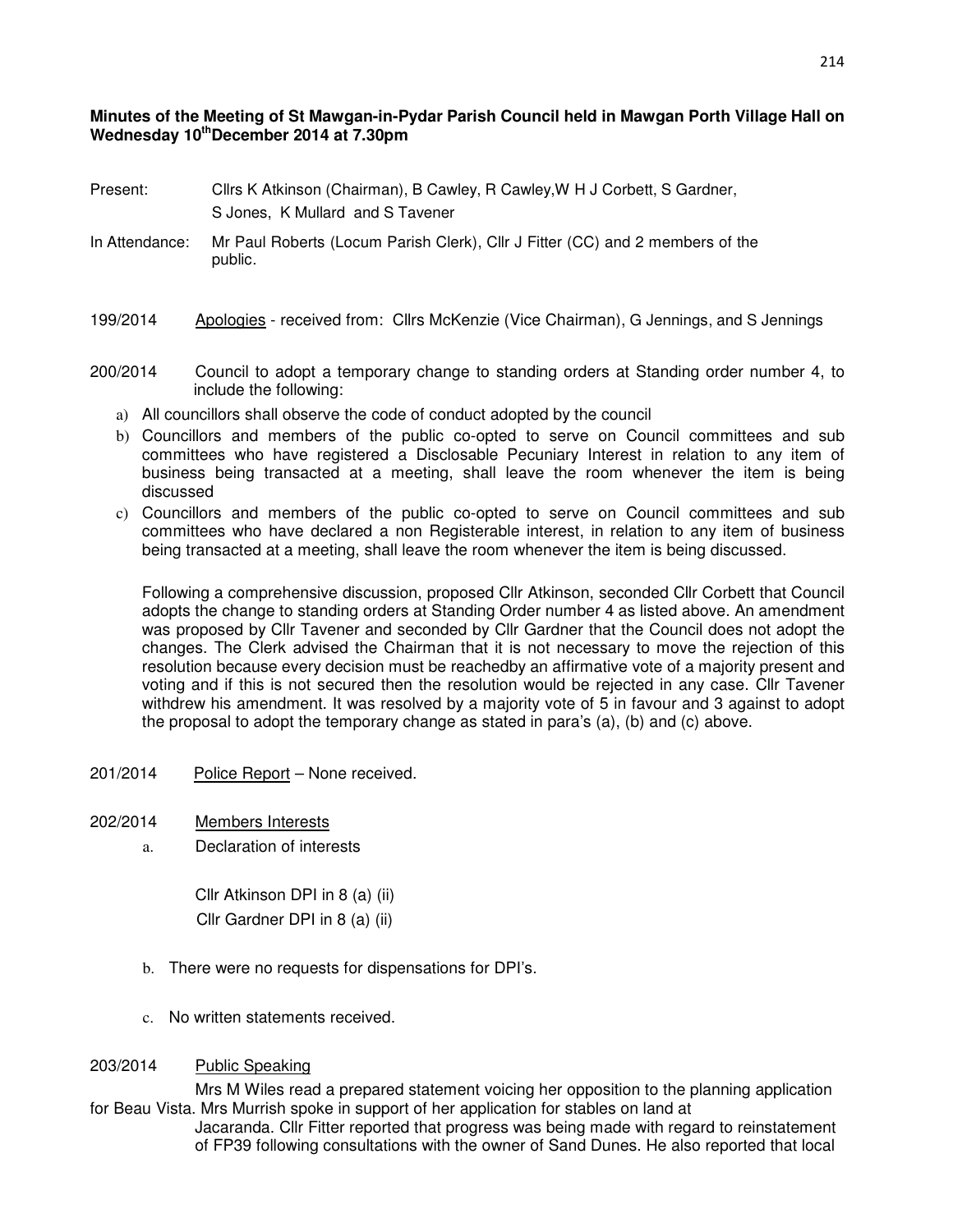business owners had approached him with serious concerns over the closure of the Mawgan Porth toilet block but he was hopeful that Cornwall Council may consider keeping theDisabled Toilet open.

## $204/2014$  Minutes of the meeting  $12<sup>th</sup>$  November 2014 Proposed by Cllr Corbett, seconded by Cllr Jones and resolvedto accept the Minutes of the meeting as a true record of the meeting and they were signed by the Chairman.

## 205/2014 Clerks Report

The report had been circulated prior to the meeting.

The Clerk read out a prepared statement regarding a letter of apology in relation to a resolved Code of Conduct matter.The Clerk also advised members that the proposed attendance at a Council meeting by an RNLI representative would be arranged for the January or February 2015 meeting.

- 206/2014 Planning
	- a. Planning New applications to discuss and decide on response to Cornwall Council.
	- i. PA14/10509 Beau Vista Gwel-An-Mor Mawgan Porth Newquay TR8 4DW Garage conversion, replacement of flat roof with pitched, single storey extension, new garage and entrance gates - Mr Bruce Wicks.

 Letters received from 2 parishioners, objecting to the application, were tabled. After discussion, proposed by Cllr Atkinson, seconded by Cllr Jones and resolved that the Council objects to the application on the grounds that it is contrary to the advice in the Cornwall Council's Design Guide in regard to outlook, daylight and general impact on the living environment of the neighbour's property. Also construction of the garage to the front of the house will create a precedent, which if adopted by other households will erode the open character of the estate.

ii. PA14/10542 - Yongala St Mawgan Cornwall TR8 4EX - Single storey extension, sun room, associated internal changes and external ground works - Mr S Gardener.

 Proposed Cllr R Cawley, seconded Cllr Tavener and resolved that Cllr Corbett takes the Chair for this item. Cllr Atkinson and Cllr Gardner, having declared a DPI for this application, left the room.

Proposed by Cllr Corbett, seconded by Cllr Tavener and resolved to raise no objections to the application.

 Cllr Atkinson and Cllr Gardner returned to the room and Cllr Atkinson resumed Chairmanship of the meeting.

iii. PA14/10880 - Construction of three stables - Jacaranda Retorrick Mill Newquay TR8 4BH - Mr & Mrs Peter Murrish. Proposed by Cllr Corbett, seconded by Cllr Tavener and resolved to raise no objections to

the application.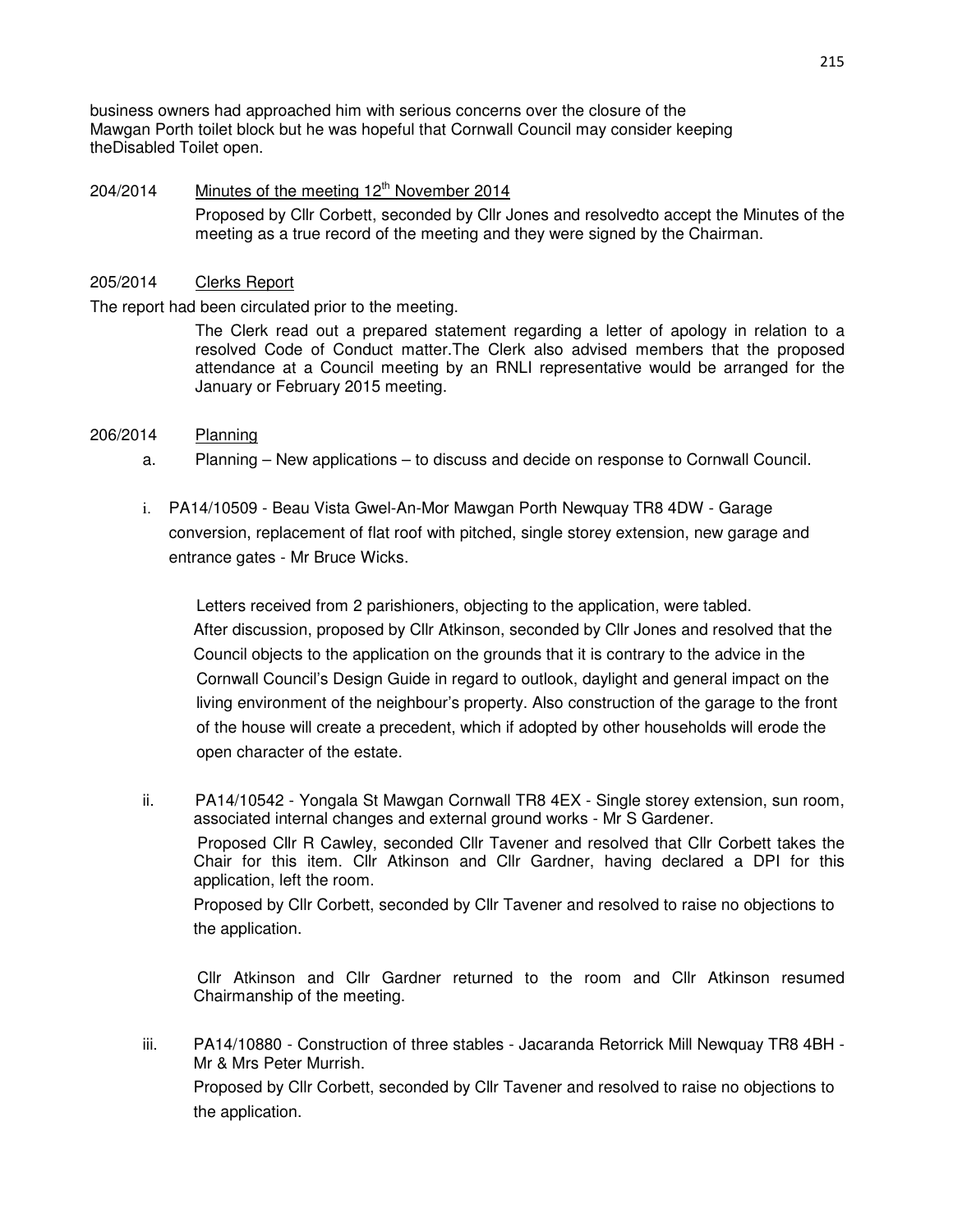- iv. PA14/09797 The Ranch Trevarrian Mawgan Porth Hill Mawgan Porth Newquay Cornwall - Lawful development certificate for an existing use as a dwelling - Mr George Watson. Proposed by Cllr Gardner, seconded by Cllr Tavener and resolved to write to Cornwall Council to query the assertion that the building has been used as a dwelling for the requisite 4 years continuously, and draw to the attention of the Council recent case law regarding changes to the use of dwellings.
- v. PA14/10842 Merlin Golf Club Mawgan Porth Newquay Cornwall TR8 4DN Construction of a 50KW solar photovoltaic array – Agent, Laurence Associates. A letter of explanation from the Agent regarding the location of the array and the proximity of the trees on adjacent land was tabled. Proposed by Cllr Tavener, seconded by Cllr Corbett and resolved to object to the application on the grounds of the positioning of the array in a prominent location on the hillside in the AGLV, contrary to advice in Cornwall Council's Design Guide and policies in the Development Plan that protect the AGLV from inappropriate development, and that a more suitable site be found on the applicant's land.
- vi.PA14/11313 Proposed extension and conversion of garage Kerenza 11,Tedragon Close, Mawgan Porth, TR84DP – Mr & Mrs Gonella. Proposed Cllr Atkinson, seconded by Cllr Tavener and resolved to raise no objection.
- b. Advices and decisions by Cornwall Council Circulated.
- c. To discuss planning enforcement issues to refer any new issues and updates if any Clerk to bring to the attention of the Enforcement Officer the apparent stationing of caravans on the Trevarrian Holiday Park during the close season.
- d. Affordable Housing Update None received.
- 207/2014 Neighbourhood Planning update. Work on a Plan is in abeyance pending a renewal of public interest in the process.
- 208/2014 Working Groups:
	- a. Beach & Environment
	- iTo receive report if any. Cllr Tavenerreported that Mr Farmer had advised him that the matting had been moved to a safer storage location to prevent the possibility of theft.
	- b. Amenities

i. To receive report – if any. Cllr Atkinsonreported that the opening ceremony for the new play equipment in the village play area on  $20<sup>th</sup>$  November 2014 had been a success.

c. Transport and rights of way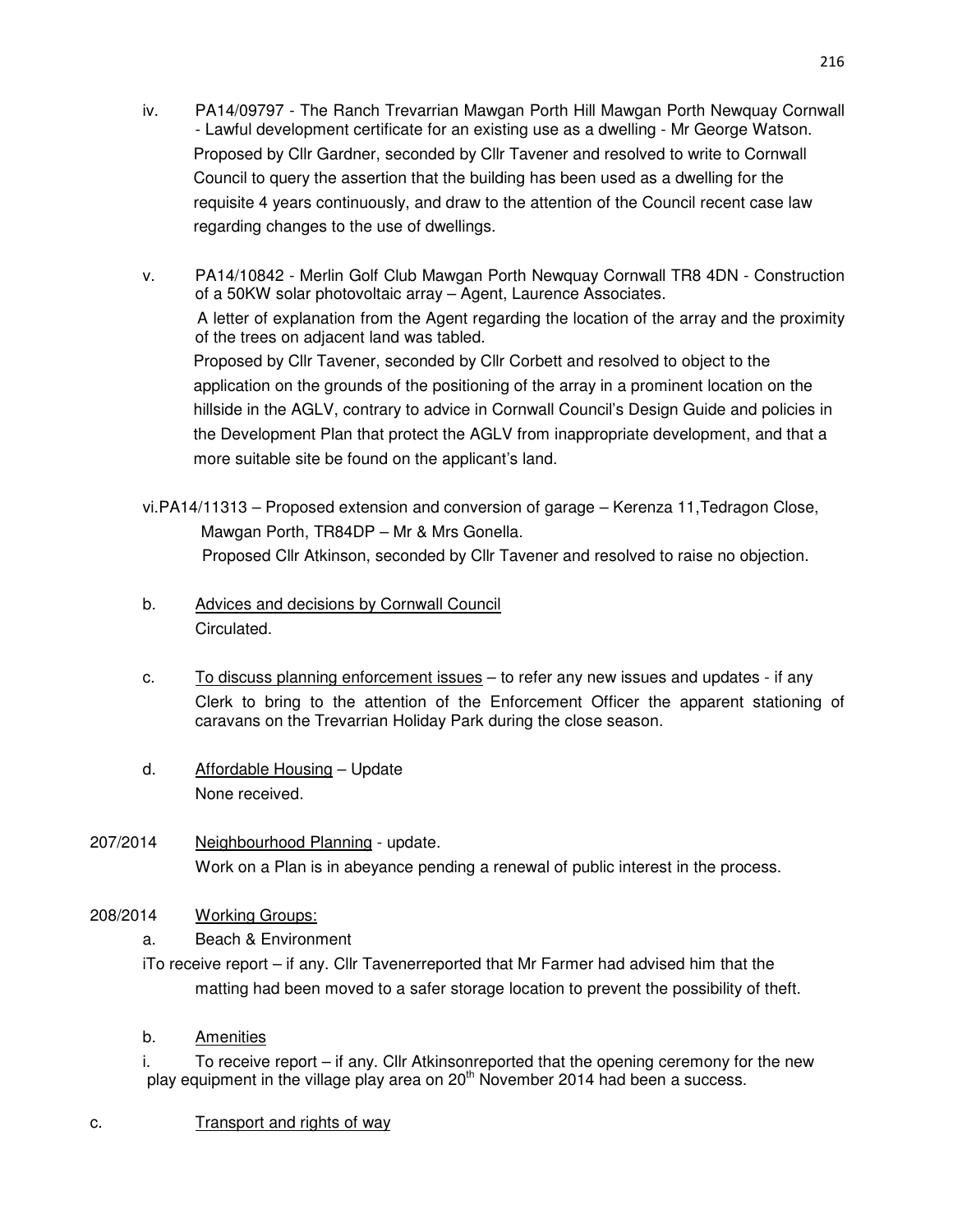i. To receive report – if any. Cllr Gardnerreported that Mr Peter Parkinson will undertake to

- repair the surface of the path leading to the NorthSteps. The owners of the Quarry, Trenance . had offered to meet the cost thereof. Mr Parkinson will undertake the work on their behalf as a goodwill gesture.
- 209/2014 To receive reports from meetings if any Cllr Atkinsonreported that he had attended, as the Council's representative, the first meeting
	- at St Eval as a member of the group set up to liaise with REG Windpowerduring the construction of Denzel Downs Wind Farm, that is due for completion by the end of 2015.
- 210/2014 To note and discuss if appropriate the correspondence received since the last meeting and any associated actions and expenditure – circulated prior to meeting. No significant correspondence received.
- 211/2014 St Mawgan Toilets
	- a Update from the Chairman re the purchase if any

Cllr Atkinson has met with the Solicitor and executed the Transfer Deeds. These have been returned to Cornwall Council to await return and registration to upgrade the title to absolute. The purchase should be completed by the end of the year.

b To discuss and consider cleaning arrangements and quotes received and any associated actions and expenditure.

 Six invitations to quote had been sent out and only 2 quotations had been received. During discussion it was noted that the schedule of work for the cleaning routine had not included requirements for locking and unlocking the toilet block. It was agreed that the Chairman and Clerk would revise the schedule and ask the two persons who quoted if they wished to revise their charges.

- 212/2014 Mawgan Porth memorial update from Cllr Mullard Cllr Mullard agreed to defer this item to the January meeting of the Council.
- 213/2014 Standing orders to receive draft standing orders for consideration and decision to be taken at a later meeting

 The draft Standing Orders had been circulated to all councillors. In order to allow Councillors time to review any changes, further discussion and decision to be deferred to a later meeting.

- 214/2014 Budget to approve the expenditure budget for 2015/2016.
- The Budget spreadsheet and explanatory notes had been circulated. It was noted that if the Precept figure for last year was not increased substantially, then the proposed spend would leave the Council with a large deficit in the General Fund at the end of the year. It was noted that the Precept set at £28000 had remained unchanged for a number of years, and that there was now increased pressure on local Council's budgets as services were being devolved from Cornwall Council, as part of their cost cutting plans. After further discussion it was proposed by Cllr Atkinson, seconded by Cllr Gardnerand resolved that the amounts budgeted for spend on a replacement mower, play area maintenance and the Mawgan Porth Toilets are removed from the budget.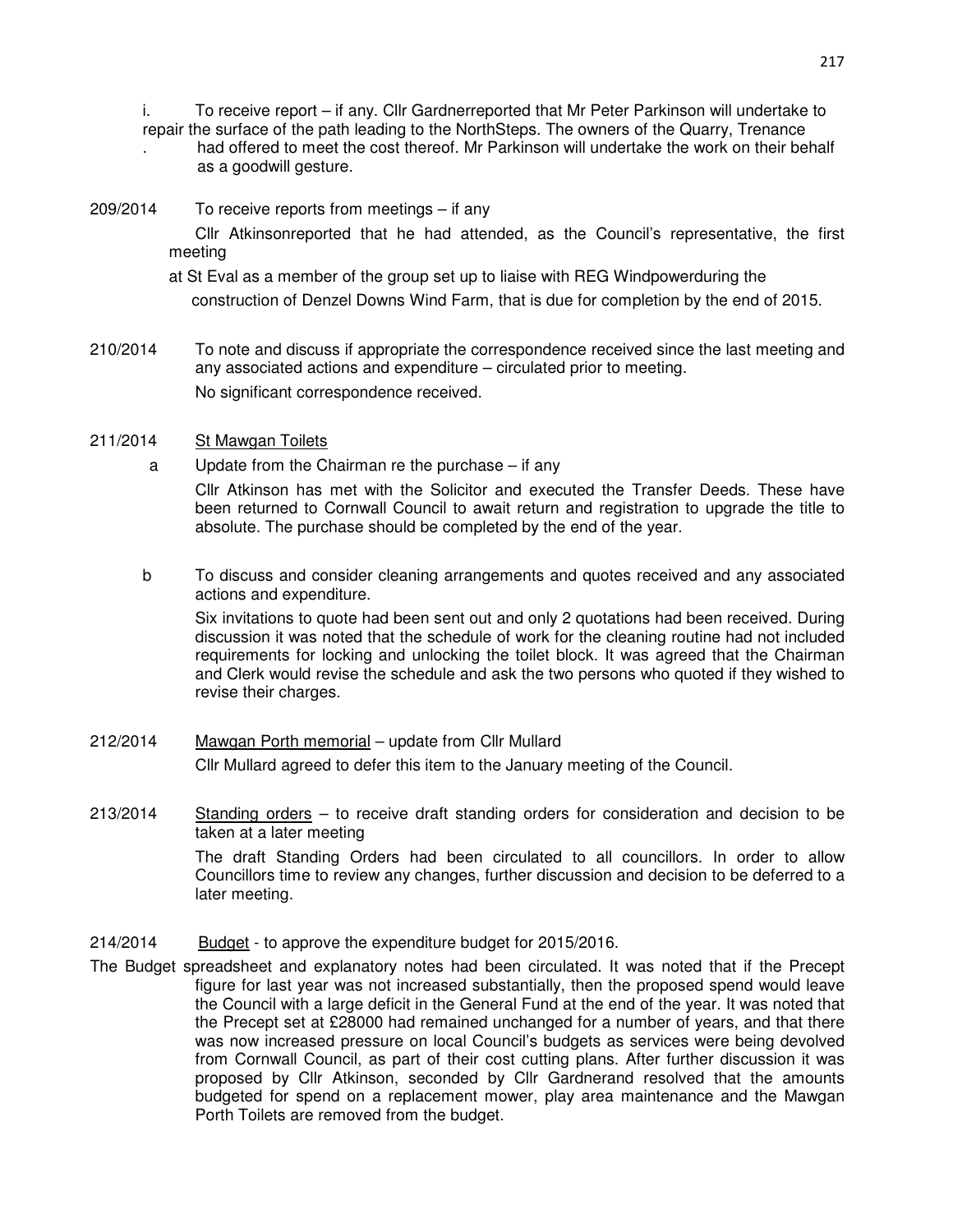Cllr Fitter (CC) left the meeting at this juncture

 Proposed CllrAtkinson, seconded Cllr Jones and resolved in accordance with Standing Orders to extend the meeting by 15 minutes.

- 215/2014 Precept to consider and agree the precept for the 2015/16 Following the proposal to revise the budget for 2015/2016 and further discussion it was proposed Cllr Atkinson, seconded by Cllr Jones and resolved to increase this year's precept of £28,000 by £7000 to set a figure of £35,000 for the year 2015/2016. Cllr Gardner left the meeting at this juncture.
- 216/2014 Mawgan Porth toilets update from Cllrs Tavener and Mullard if any Cllr Tavener and Cllr Mullard reported that the toilet block was in desperate need of a deep clean and that there have been offers to carry out this work however a decision on the future ownership of the toilets is still awaited.
- 217/2014 Accounts

.

Proposed by Cllr Corbett, seconded by Cllr Tavener and resolved by the council that accounts totalling £1642.74, listed below, were approved for payment and duly signed.

| T Michell   | Maintenance& Exp November                              |         | £993.65 |
|-------------|--------------------------------------------------------|---------|---------|
| D James     | Salary & Exp November & NJC National pay award £486.29 |         |         |
| <b>HMRC</b> | PAYE Tax & NI                                          | £106.80 |         |
| Ginny's     | Chairman's allowance/Playground opening                |         | £ 12.00 |
| E Wilton    | Chairman's allowance/Playground opening                |         | 44.00   |

Total £1642.74

218/2014 Notice of items for the next meeting: Review of Standing Orders Mawgan Porth Toilets

Mawgan Porth memorial

St Mawgan Village – speed of traffic – at the request of Cllr B Cawley

The meeting closed at 2150 hrs

Date of next meeting  $-14<sup>th</sup>$  Januaryat St Mawgan Community Hall at 7.30pm

Signed as a true record of the meeting